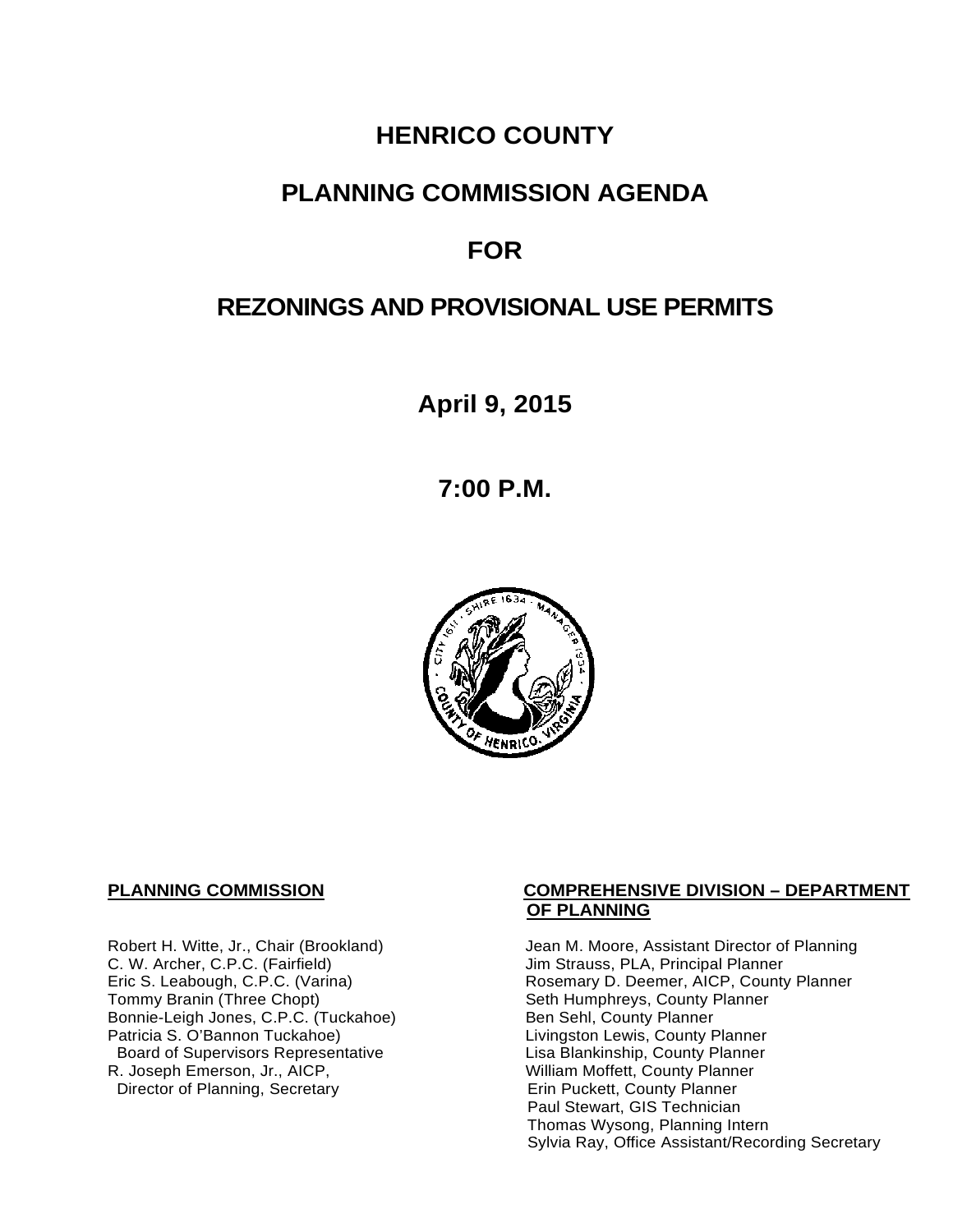### **PLANNING COMMISSION REZONING MEETING FINAL AGENDA APRIL 9, 2015**

**BEGINNING AT 7:00 P.M.**

**WELCOME:**

**PLEDGE OF ALLEGIANCE:**

**RECOGNITION OF NEWS MEDIA:**

**CALL TO ORDER:**

**REQUESTS FOR WITHDRAWALS AND DEFERRALS: (0); (1)**

**REQUESTS FOR EXPEDITED ITEMS: (0)**

**CASES TO BE HEARD: (6)**

#### **VARINA:**

### *(Deferred from the March 12, 2015 Meeting)*

**REZ2014-00016 Ross Run, LLC:** Request to conditionally rezone from R-2AC One-Family Residence District (Conditional) and A-1 Agricultural District to R-5AC General Residence District (Conditional) part of Parcel 824-689-0488 and Parcel 824-694-2155 containing 139.66 acres, located between the south line of Darbytown Road at its intersection with Macallan Parkway and the east line of Doran Road approximately 960' south of its intersection with Macallan Parkway. The applicant proposes a single-family residential development. The R-5A District allows a maximum density of six (6) units per acre. The use will be controlled by zoning ordinance regulations and proffered conditions. The 2026 Comprehensive Plan recommends Suburban Residential 1, density should not exceed 2.4 units per acre, and Environmental Protection Area. The site is located in the Airport Safety Overlay District. **Staff – Lisa Blankinship Recommended for Approval**

#### *(Deferred from the March 12, 2015 Meeting)*

**REZ2014-00040 Steve Smith for Antioch Plan Developers, LLC:** Request to conditionally rezone from A-1 Agricultural District to R-6C General Residence District (Conditional) part of Parcel 848-710-9248 containing 8.44 acres located approximately 500' northwest of the intersection of Elko Road and Elko School Road. The applicant proposes a home for the aged with a maximum of 118 units. The R-6 District allows a minimum lot size of 2,200 square feet and a maximum gross density of 19.8 units per acre. The use will be controlled by proffered conditions and zoning ordinance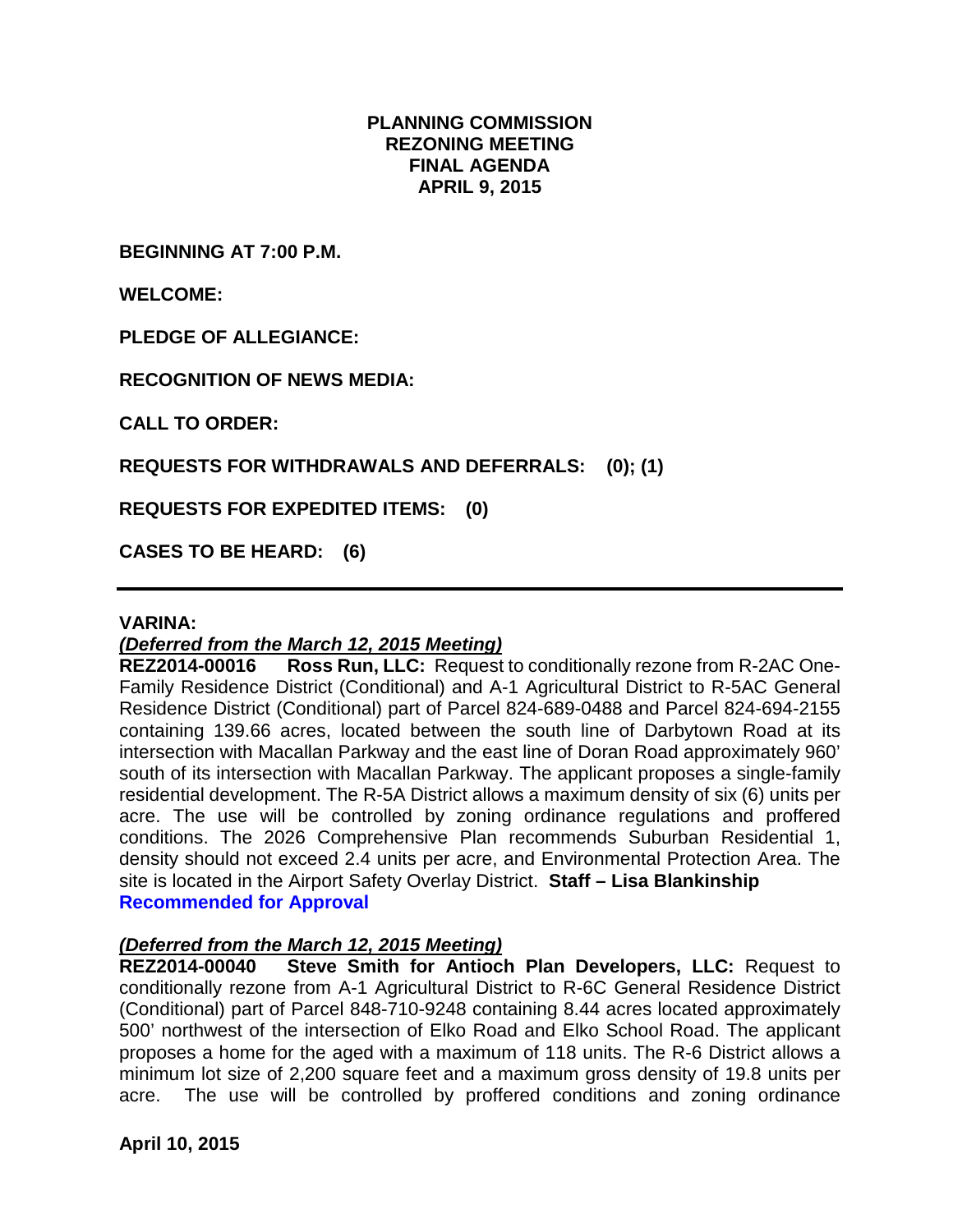regulations. The 2026 Comprehensive Plan recommends Semi-Public and Suburban Residential 1, density should not exceed 2.4 units per acre. **Staff – Livingston Lewis Recommended for Approval**

**REZ2015-00007 Ralph L. "Bill" Axselle, Jr. & T. Preston Lloyd, Jr. for Elko II, LLC:** Request to conditionally rezone from A-1 Agricultural District to M-2C General Industrial District (Conditional) part of Parcel 845-706-5092 containing 46.045 acres located on the north line of Technology Boulevard at its intersection with Techpark Place. The applicant proposes a warehouse/distribution center with office. The uses will be controlled by zoning ordinance regulations and proffered conditions. The 2026 Comprehensive Plan recommends Office/Service. **Staff – Livingston Lewis Recommended for Approval**

### **FAIRFIELD:**

None.

## **THREE CHOPT:**

**PUP2015-00003 John Mizell for RTF Sports and Entertainment, Inc.:** Request for a Provisional Use Permit under Sections 24-58.2(a) and (d), 24-120, and 24-122.1 of the County Code in order to amend Condition #5 of P-5-10 to reduce the width of a pedestrian path and to allow extended hours of operation until 2 a.m. for an existing restaurant (Short Pump Pour House) in Short Pump Crossing Shopping Center, on part of Parcel 738-760-8449, located on the west line of Pump Road approximately 600' north of its intersection with Three Chopt Road. The existing zoning is B-2C Business District (Conditional). The 2026 Comprehensive Plan recommends Commercial Arterial. The site is in the West Broad Street Overlay District. **Staff – Lisa Blankinship (Deferral Requested to the October 15, 2015 Meeting)**

**Deferred to the October 15, 2015 Meeting**

**TUCKAHOE: Andrew Muhammad for L.I.M. Enterprises, LLC/DBA Anytime Fitness:** Request for a Provisional Use Permit under Sections 24-58.2(a), 24-120 and 24-122.1 of Chapter 24 of the County Code in order to allow 24-hour operation of an existing fitness facility on part of Parcel 737-742-5676 located in the northwest quadrant of Patterson Avenue (State Route 6) and Lauderdale Drive (Tuckahoe Village Shopping Center). The existing zoning is B-2 Business District. The 2026 Comprehensive Plan recommends Commercial Concentration. **Staff – William Moffett Recommended for Denial**

#### **BROOKLAND:**

### *(Deferred from the March 12, 2015 Meeting)*

**REZ2014-00050 R. Christian Sowers for RCS Development Corporation:** Request to conditionally rezone from [R-6C] General Residence District (Conditional) and R-2 One-Family Residence District to RTHC Residential Townhouse District (Conditional) Parcels 768-760-1507, 768-759-3393 and 767-760-8701 containing 5.432 acres located on the east line of Hungary Spring Road between Hungary Road and Old